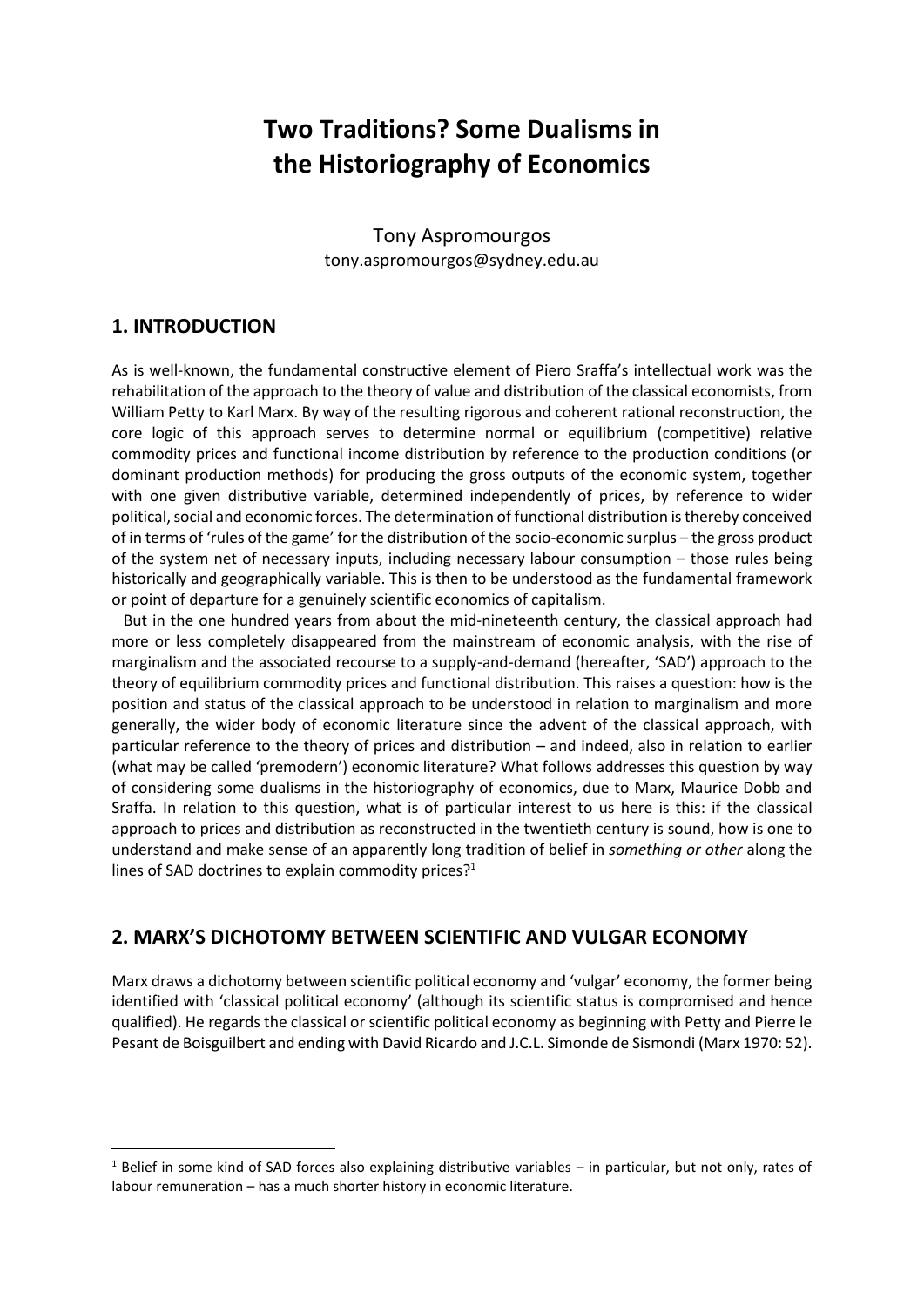Once for all I may here state, that by classical Political Economy, I understand that economy which, since the time of W. Petty, has investigated the real relations of production in bourgeois society, in contradistinction to vulgar economy, which deals with appearances only ... . (Marx 1967: vol. 1, 81n)<sup>2</sup>

The *physiocrats* … deserve credit primarily for going back from merchant's capital, which functions solely in the sphere of circulation, to productive capital, in opposition to the mercantile system, which, with its crude realism, constitutes the actual vulgar economy of that period, pushing into the background in favour of its own practical interests the beginnings of scientific analysis made by Petty and his successors. (Marx 1967: vol. 3, 784)

But there are vulgar elements in the classical writings as well: 'The vulgar conception … that wages arise from labour, but profit and rent – independently of the labour of the worker – arise out of capital and land … evidently creeps into Adam Smith's writing' (Marx 1963–71: part II, 347; and with respect to Ricardo, part II, 427; part III, 502 – the latter, also on Smith).<sup>3</sup> The vulgar element in Smith is particularly connected with his treatment of the relationship between commodity prices and distributive variables (more on this below, this section).

 Marx also makes use of a dichotomy between reality (or 'essence') and 'appearance' (or 'surface') (e.g., Marx 1967: vol. 1, 176, 307; vol. 3, 817). This latter distinction, in one form or another, can be traced back through Western philosophy and science to at least Plato. And in relation to Adam Smith, there is a further distinction between esoteric and exoteric dimensions of his economics. These three dichotomies, even if not having *precisely* the same meaning, are in very close alignment with each other. The understanding or perception to be found in vulgar economics is limited to the mere appearances or surface phenomena. Thus there is a dimension to the scientific/vulgar dualism of the latter being non-scientific, common-sense or popular understanding. But this limitation to the appearances is not merely non-scientific; it is also connected with an ideological usefulness of limiting understanding to the mere appearances:

the vulgar economists … translate the concepts, motives, etc., of the representative of the capitalist mode of production … in whose consciousness only its superficial appearance is reflected. They translate them … from the standpoint of the ruling section, i.e., the capitalists, and their treatment is therefore not naïve and objective, but apologetic … very different from the urge of political economists like the Physiocrats, Adam Smith and Ricardo to grasp the inner connection of the phenomena. (Marx 1963–71: part III, 453)<sup>4</sup>

 Similarly, Marx says of the chapter on machinery added to the third edition of Ricardo's *Principles of Political Economy, and Taxation* that it 'bears witness to his *honesty* which so essentially distinguishes him from the vulgar economists' (Marx 1963–71: part II, 555); and writing, in relation to wages, of the 'phenomenal form' that makes 'the actual relation invisible', Marx speaks of 'mystifications … illusions … all the apologetic shifts of the vulgar economists' (Marx 1967: vol. 1, 540; also vol. 1, 16 (from 'Afterword to the Second German Edition'); vol. 3, 323–4, 844n; 1963–71: part II, 266–7; part III, 168, 353n, 500–04). As a consequence, the Marx distinction is commonly synonymous with a distinction between science and ideology. The two dimensions (merely popular versus ideological) appear sideby-side, but distinguished, in the following:

It is … natural that vulgar economy, which is no more than a didactic, more or less dogmatic, translation of everyday conceptions of the actual agents of production … should see precisely in this trinity [capital, land, labour], which is devoid of all inner connection, the natural and indubitable lofty basis for its shallow

 $\overline{a}$ 

 $2$  The notion of a 'classical' political economy is itself a conceptual innovation of Marx.

<sup>3</sup> The manuscripts published as *Theories of Surplus-Value* date from 1862–63.

<sup>4</sup> As to 'naïve', Marx elsewhere writes of Smith 'who … naïvely expresses all sorts of contradictory elements and thus becomes the source, the starting-point, of diametrically opposed conceptions' (Marx 1963–71: part III, 20). And further: 'The naïve way in which Adam Smith on the one hand expresses the thoughts of the agent of capitalist production … as … they appear on the surface, while, on the other hand, he sporadically reveals their more profound relationships, give his book its great charm' (Marx 1963–71: part II, 219).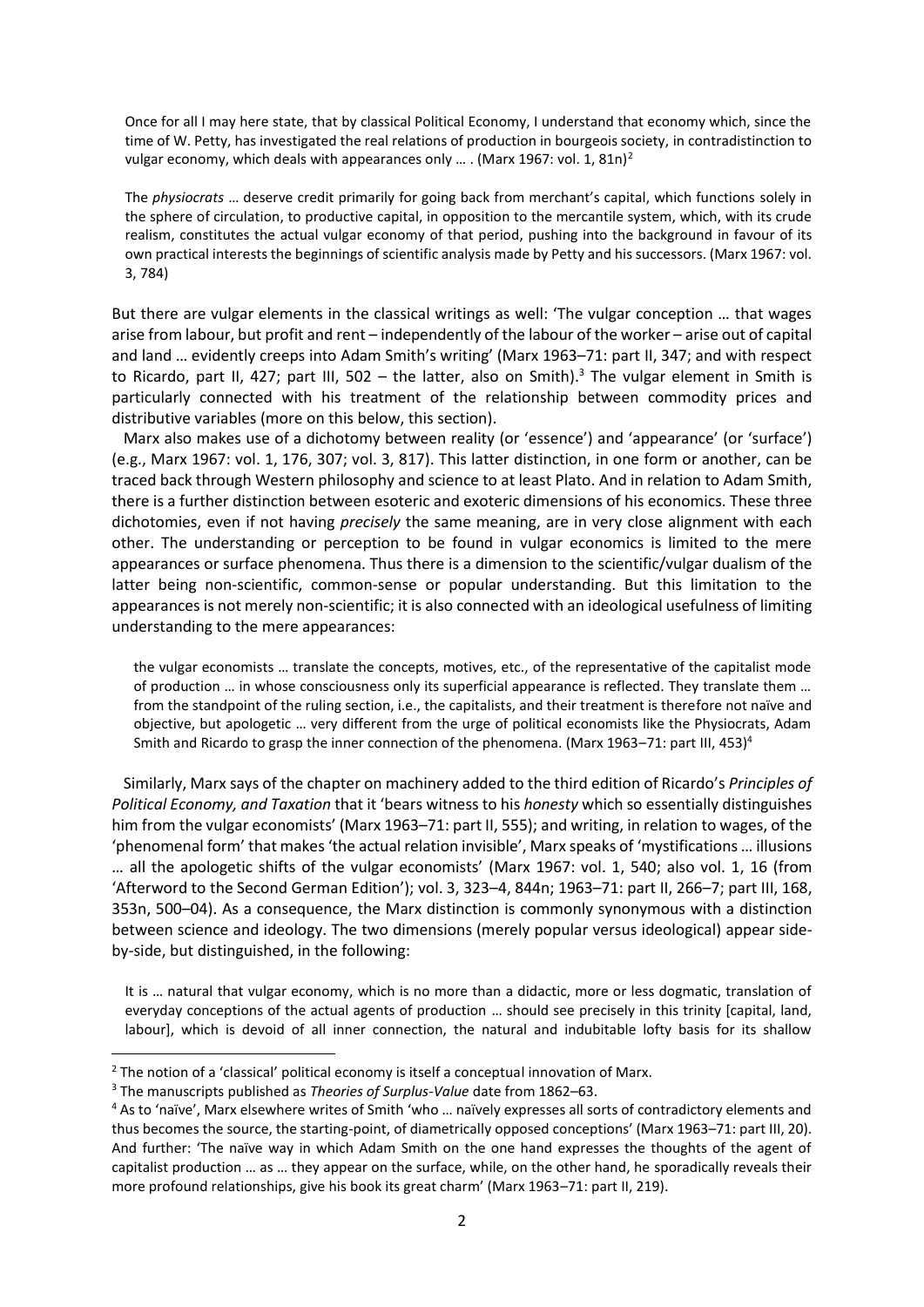pompousness. This formula simultaneously corresponds to the interests of the ruling classes by proclaiming the ... justification of their sources of revenue ... . (Marx 1967: vol. 3, 830)<sup>5</sup>

 The esoteric/exoteric distinction has two key elements: as against the esoteric dimension, i.e., genuine economic science, the exoteric dimension reflects merely the understanding of the participants in economic life; more substantively, this exoteric perspective is particularly expressed in a faulty and mystifying understanding of the relationship between prices and distributive variables. Sketching the two dimensions in Smith, Marx comments:

On the one hand he traces the intrinsic connection existing between economic categories or the obscure structure of the bourgeois economic system. On the other, he simultaneously sets forth the connection as it appears in the phenomena of competition and thus as it presents itself to the unscientific observer just as to him who is actually involved and interested in the process of bourgeois production. (Marx 1963-71: part II, 165–6)

Elsewhere the esoteric is called the 'really scientific' part of Smith's political economy, and it is said that Ricardo 'upholds the esoteric Adam Smith against the exoteric Adam Smith' (Marx 1967: vol. 2, 212, 219). And with regard to the substantive matter of the theory of prices and distribution, the 'esoteric' and vulgar in Smith are contrasted as follows:

after … deriving the revenues [i.e, wages, profits and rents] from the value, he proceeds in the opposite direction … and turns the revenues from 'component parts' into '*original sources* of all exchangeable value', thereby throwing the doors wide open to vulgar economy. (Marx 1967: vol. 2, 371–2; also 388–9)<sup>6</sup>

The exoteric Smith fails to see the binding relation between distributive variables and merely adds up remunerations to arrive at prices (Marx 1963–71: part II, 217, 229). Smith is the only economic writer to whom Marx applies the esoteric/exoteric distinction. Smith is probably singled out because Marx sees him as the foundational figure for mature political economy and for the subsequent intensifying divide between science and apologetics (see Marx 1963–71: part II, 165; part III, 501).

# **3. DOBB'S NOTION OF TWO TRADITIONS**

**.** 

It is in the context of a chapter examining 'the reaction against Ricardo' that Dobb (1973: 111–20) proposes 'two quite distinct and rival traditions' in nineteenth-century economics. One, supposedly deriving from Smith, is construed as a cost-of-production theory of prices in which remunerations to labour, capital and land were 'viewed in a general supply-and-demand framework'. This line of thinking is then said to have descended via J.S. Mill and others to Alfred Marshall. Even the Marshallian subjectivization of cost is said to 'echo' Smith's 'toil and trouble' of labour (see Smith 1976 [1776]: 47; *cf.* Aspromourgos 2009: 94–7, esp. note 55). The other tradition, 'also derived from Smith', finds fuller expression in Ricardo's making 'conditions of production' the basis for determining prices and explaining distribution 'in terms peculiar to itself and not as an outcome of general supply-demand

<sup>5</sup> The possible divergence between the two dimensions of 'vulgar' is expressed in relation to John Stuart Mill, who is characterized as a vulgarizer of the content of political economy (e.g., Marx 1967: vol. 1, 507n, 516; 1963– 71: part III, 85), but of whom Marx (1967: vol. 1, 610n) also comments: 'To avoid misunderstanding, let me say that although men like John Stuart Mill are to blame for the contradiction between their traditional economic dogmas and their modern tendencies, it would be very wrong to class them with the herd of vulgar economic apologists.'

<sup>6</sup> For further references to Smith and the esoteric/exoteric, see Marx (1963–71: part II, 169, 223, 230; part III, 69; 1967: vol. 1, 559; vol. 2, 198, 377). On Marx's view of Smith in relation to the theory of prices and distribution, see O'Donnell (1990: 154–61). More generally on Marx's conception of classical political economy, see also Groenewegen (1987).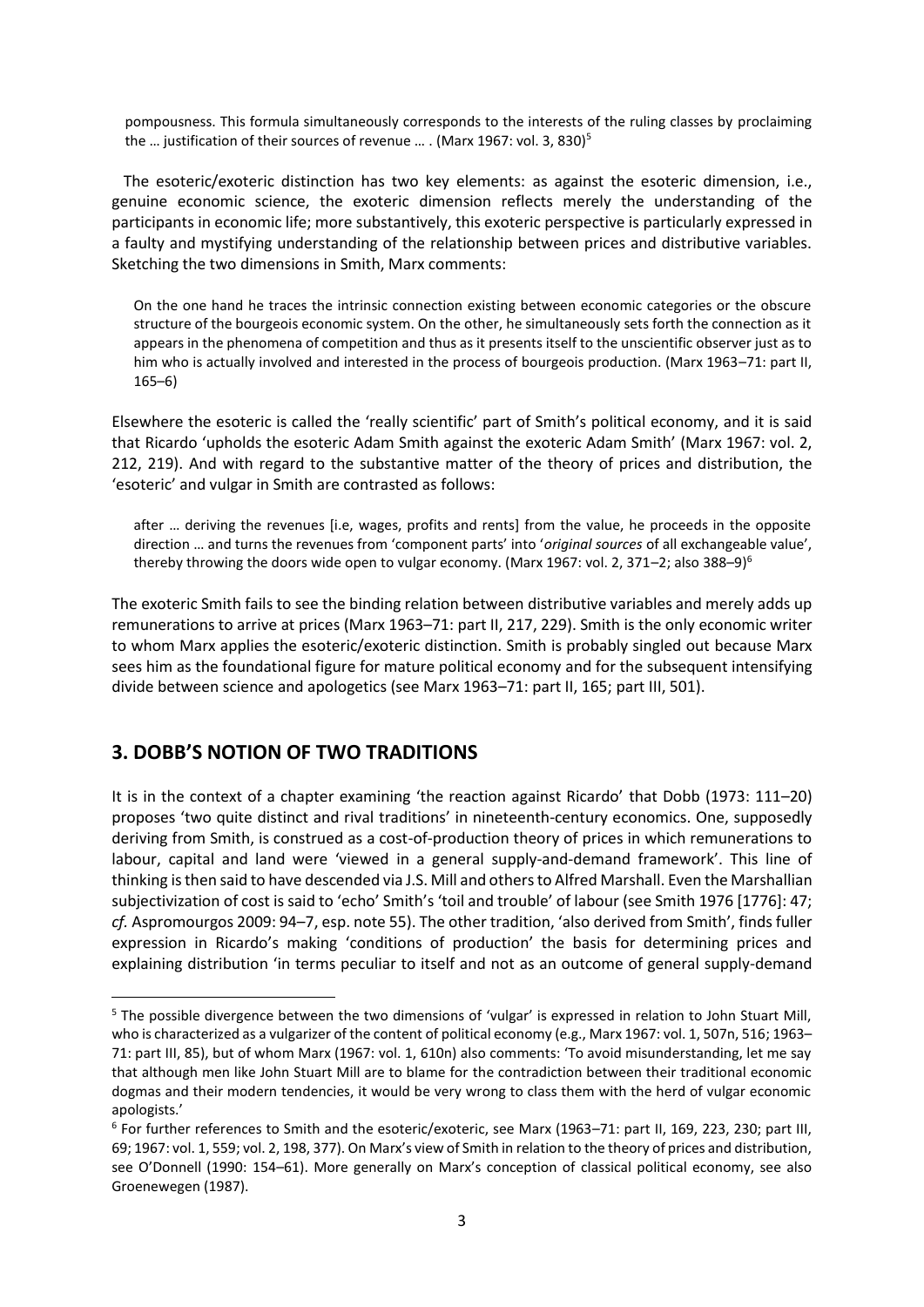exchange-relations'. Dobb goes on to connect this with Ricardo's recourse to 'a social or institutional datum in the shape of the socio-economic conditions defining the level of real-wages', which – together with production conditions – opened the way to production-based determination of prices and residual determination of the profitability of capital. Marx and Vladimir Dmitriev are the writers explicitly mentioned. In other words, Dobb's second tradition is the surplus approach, subsequently reinvigorated by Sraffa and others from 1960 forward.<sup>7</sup> Reacting against 'this whole mode of approach to a theory of profit' and 'its wider implications and corollaries', Nassau Senior and others are supposed as having embraced 'the other and rival tradition deriving from Smith'.

 There are two contentions in this Dobb commentary that are of interest here: the existence of two traditions, at least from about Smith's time forward; and the notion that they both have their origin, at least in incipient form, in Smith's political economy. With regard to the former, it is not useful to conflate SAD ideas, before and after '1870' (using that year as symbolic of the advent of marginalism) into a singular tradition: SAD sans functions and the apparatus of SAD functions are too qualitatively different. And the latter is surely false: Smith is not a substantive source for marginalism. On the one hand, Smith's efforts at theories of the general level of the rates of natural wages and natural profits cannot be assimilated to functional SAD relationships that bear any resemblance to later marginalist distribution theory. But in his chapter on Smith, Dobb (1973: 46–7, 50–52) does attempt, in a slight way, to cast Smith's treatment of wages and profits in *some* sort of SAD terms.

 On the other hand, the mere notion of a tendency to alignment between the costs of production of commodities and their prices is consistent with *any* theory of competitive prices. In fact, by appealing to Robert Malthus's dichotomy between cost-of-production and SAD 'systems' of price explanation, Dobb (1973: 120) seems to contradict his own earlier identification of Smith's cost-of-production approach with the tradition of SAD theory (Dobb 1973: 112–13):

… the two systems, one of which accounts for the prices of the great mass of commodities by the cost of their production, and the other accounts for the prices all commodities, under all circumstances, permanent as well as temporary, by the relation of the demand to the supply, though they touch each other necessarily at a great number of points, have an essentially different origin, and require, therefore, to be very carefully distinguished. (Malthus 1820: 73)

Dobb (1973: 113) also quotes Charles Forster Cotterill's (1831: 22) statement that '[t]here are two ingredients in cost of production, wages of labour … and profits of stock' – as if this were, in and of itself, evidence of endorsement of the SAD tradition. But Dobb (1973: 120) himself quotes Ricardo's comment on Malthus: 'Natural price is only another name for cost of production' (Sraffa 1951: 46).<sup>8</sup>

#### **4. SRAFFA'S HISTORIOGRAPHY OF COST**

 $\overline{a}$ 

In Sraffa's small corpus of rather cryptic published works there is a quite clear, qualitative distinction drawn between the theoretical character of classical and of marginalist economics (Sraffa 1960: v, 93– 5). The extensive collection of Sraffa unpublished manuscripts (in Trinity College, Cambridge) reveals also a more explicit dichotomy between the objectivism of the former and the subjectivism of the latter – which in turn finds its most concrete and substantive expression in a contrast between two notions of cost. These conceptualizations in Sraffa's interpretation of the history of economic theory

 $<sup>7</sup>$  For a seminal account, see Garegnani (1984) – the argument of which was developed much earlier (see page</sup> 291, note 1) – or Garegnani (1987). The latter is a more expansive version of the former.

<sup>8</sup> Dobb (1975: 326–31) is essentially a repetition of the 1973 argument concerning Smith and the two traditions. O'Donnell (1990, especially pages 125, 133–41, 197–218, 228–9) provides an exhaustive assessment and repudiation of Dobb's interpretation of Smith. The central focus of the book as a whole is a critique of the interpretations of Smith by Dobb and Samuel Hollander; but it also deals extensively with Ricardo and Marx on Smith.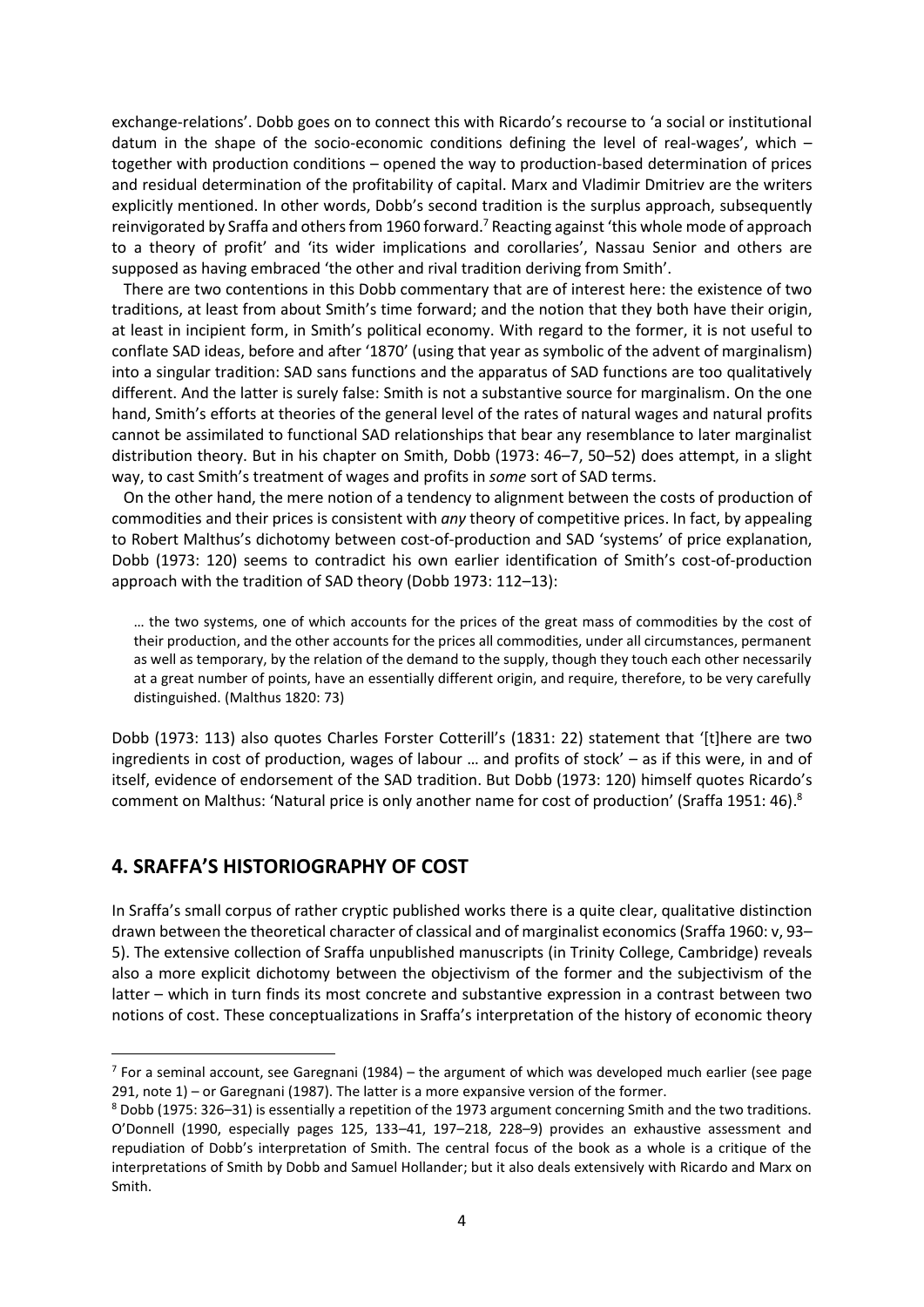have been well documented by Kurz and Salvadori (2005), elaborating an earlier contribution (Kurz and Salvadori 2004; see also Kurz 2006). The contrast between the two notions of cost is nicely captured in a Sraffa metaphor of a donkey that can be *enabled* to labour, by feeding it carrots – the classical notion of cost as material means of production used up. Or it may be *induced* to labour, by dangling a carrot in front of its nose (my paraphrase) – the marginalist notion of cost as disutility, compensated for by the promise of a prospective utility of consumption. 9 It is also well expressed in a 1971 letter of Sraffa to A. Asimakopulos, referring to

the drama … enacted on Marshall's stage where the claimants for influence [on price] are utility and cost of production. Now utility has made little progress (since the 1870s) towards acquiring a tangible existence and survives in textbooks at the purely subjective level. On the other hand, cost of production has successfully survived Marshall's attempt to reduce it to an equally evanescent nature under the name of 'disutility', and is still kicking in the form of hours of labour, tons of raw materials, etc. (quoted in Asimakopulos 1990: 342; also in Salvadori 1995: 154)<sup>10</sup>

 Sraffa also perceives, within the classical cost tradition, that the notion in Ricardo and Marx of reducing objective costs to labour-time, and the associated labour theory of value, were an unfortunate error or detour, *vis-à-vis* William Petty and the Physiocrats – a corruption of the objective notion of cost as the quantities of the physical commodities used up in the production of the gross product or social surplus of the economic system (Kurz and Salvadori 2005: 417–19). This does not, however, justify banishing human labour from the theory of prices. As Kurz and Salvadori (2005: 422– 4) sum up the matter, once wages are allowed to vary and share in the social surplus, wages can no longer be represented by a quantity of commodities consumed by the workers and given independently of prices:

… the concept of real wages conceived of as an inventory of commodities was obsolete, a share concept had to be put in its place. Since wages were paid in relation to the hours employed of workers, … labour had to be treated as a measurable quantity. … [And] [w]hereas the amount of fodder given to a horse, for example, is decided exclusively by its owner on grounds of economy, the wage paid to workers is the outcome of a bargaining process between capital owners and workers … . … It was only when he began to discuss the implications of the participation of workers in the surplus … that he introduced the concept of labour as a measurable magnitude which, however, served only a single purpose: that of providing a basis on which wage payments are made.

 Two comments may be added. The objective/subjective dichotomy should not be thought of too crudely or mechanically, with regard to the former in particular. The exogenous distributive variable associated with the Sraffa price and distribution system almost inevitably involves elements of social convention. This is true as well of the production methods in use, which always incorporate social norms concerning the acceptable ways in which human labour can be utilized and combined with other inputs. Those conventions and norms are of course subject to historical change. Second, the recourse to labour-time in Ricardo and Marx also faced the problem of how to deal with the heterogeneity of labour inputs. A quasi-reduction to homogeneity could be implemented by using wage relativities as multipliers for weighting and aggregating different forms of labour. But this is really a sleight of hand, since what is then being measured is not labour inputs but wage costs (and paralleling this, what is presented as a labour theory of value becomes really a wages theory of value).

1

<sup>9</sup> The metaphor is discussed, and its locations in the Sraffa archive given, in Kurz and Salvadori (2004), page 123 of the 2007 reprint – and more fully treated, and quoted, in Fratini (2018b: 830–31). Sraffa parallels this dichotomy in the theory of cost with the distinction between efficient and final causes (Kurz and Salvadori 2005: 427n; Fratini 2018b: 830–31).

 $10$  The critique of the marginal productivity theory of factor pricing entailed by Sraffa's 1960 system served to undermine also the theory of prices in terms of SAD with 'rising supply-price', where the associated rising marginal cost is supposed to be an expression of the disutility of supplying factors.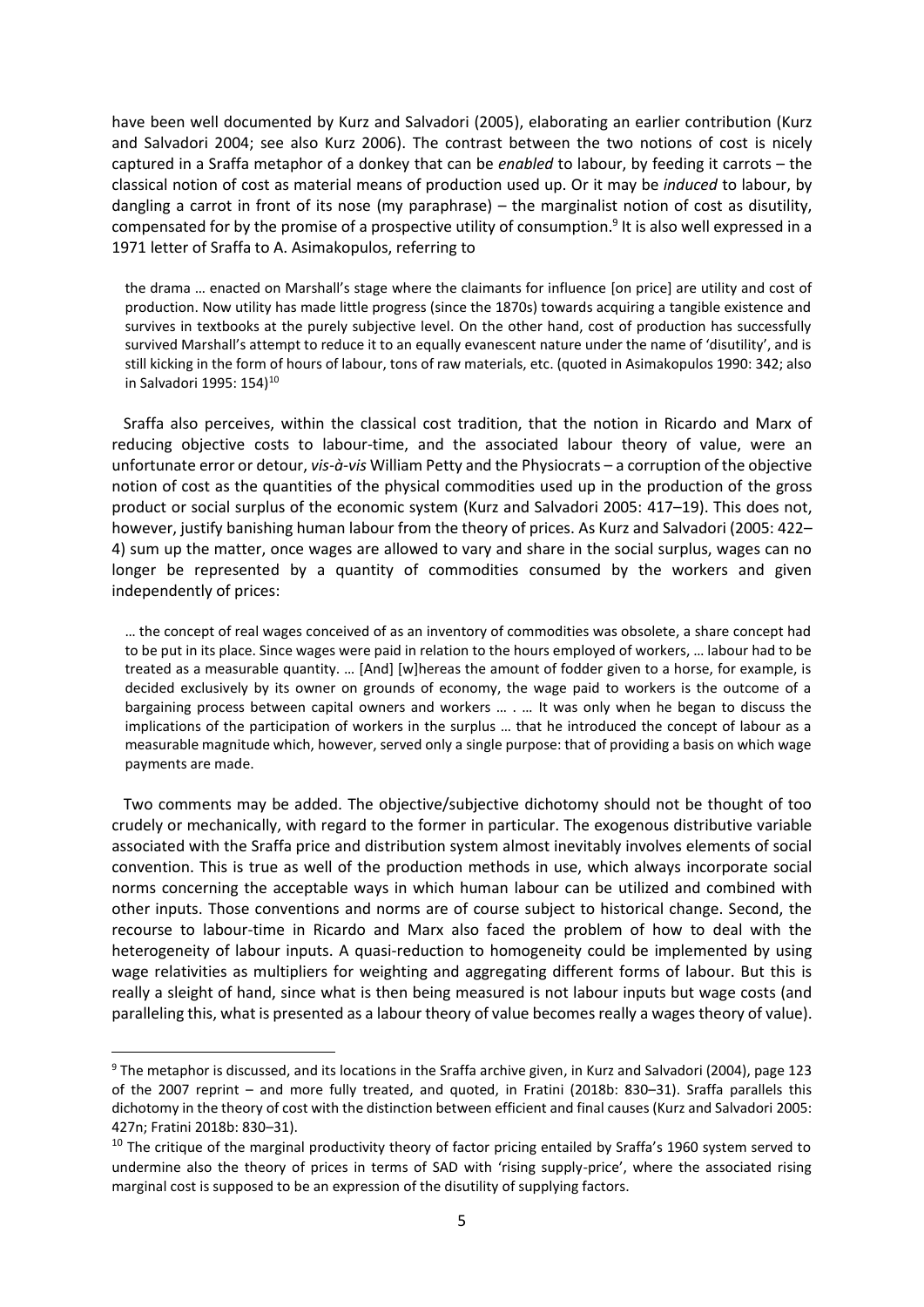Those wage relativities would also have to be assumed invariant, at least for the analytical purpose at hand.

#### **5. SUPPLY-AND-DEMAND, ANCIENT AND MODERN**

In the first of six conjectures offered in another essay (Aspromourgos 2018, section 5.a), as to why the apparatus of SAD functions rose to become widely accepted, even though not plausible, a role was attributed to 'inchoate' earlier SAD ideas in the nineteenth century. Of course, in a sense this is just to push the question back a step: why did the inchoate SAD ideas *themselves* gain acceptance? From the point of view of the scientific/vulgar dualism, the answer might be that it was a victory for popular or 'common-sense' ideas about prices, captive to purely superficial notions, in contradistinction to a science of prices, penetrating to the deeper and more hidden reality. Such an embrace of the superficial could be encouraged, on the one hand, by the theoretical difficulty in which the classical approach to price theory ended up in the economics of Ricardo and Marx, and on the other, by a possible apologetic role for SAD theory (these being two further of the six conjectures in Aspromourgos 2018, sec. 5). One may suggest further, that those inchoate SAD ideas were a kind of corruption of what may be called the common-sense law of markets – the notion that an imbalance between quantity supplied and quantity demanded tends to cause a *change* in price. The latter is an idea that would be well and easily understood wherever regular markets at all existed, including in the premodern West (and the wider world).<sup>11</sup>

 To that extent, 'supply-and-demand', in some sense or other, would be the common understanding of the determination of prices in regular markets in pre-capitalist worlds. These worlds are without competition in the form, most particularly, of capital mobility in pursuit of maximum profitability – competition that generates the systematic price behaviour and price structure that is given formal conceptualization in classical normal or equilibrium prices. In all premodern worlds, just as in the modern world and capitalism, there is production of commodities by means of commodities (and labour); but is there a systematic structure to which commodity prices tend? The latter is not entailed by the former and the extent to which there was systematic price and remuneration structure in premodern and pre-capitalist worlds – even if not capitalistic structure – is a matter of debate (Aspromourgos 2009: 118). Even in the case of regular markets in the premodern world, in which there is a tendency for transactions to occur at a uniform price, this does not at all entail that there is also a tendency to uniform remunerations of some kind, lying behind the uniform commodity price. Richard Cantillon saw the lack of an underlying objective structure of prices, underpinning the understanding of SAD and prices, in earlier, pre-capitalist English economic literature, explicitly targeting the very prominent figure of John Locke:

the real value of everything used by man is proportionable to the quantity of Land used for its production and for the upkeep of those who have fashioned it. … Mr Locke who, like all the English writers on this subject, *has looked only to Market Prices*, lays down that the value of all things is proportionable to their abundance or scarcity, and the abundance or scarcity of the silver for which they are exchanged. … I consider that Mr Locke's idea is correct in the sense of the following Chapter ['Of Market Prices'], and not otherwise. (Cantillon 1931 [1755]: 115–17; emphasis added)

 $\overline{a}$ 

 $11$  By 'regular markets' I mean deep markets, in which individuals are able to observe multiple transactions between buyers and sellers. That is to say, regular markets entail conditions under which individual transactions are not segmented from each other, but are integrated into a singular system of price behaviour. This implies a 'soft' notion of competition: the willingness of agents to compare transactions or offer-prices, and respond to the comparison. However, this is well short of thorough-going capitalist competition: the latter entails a tendency towards one price; but that tendency, somewhat mechanically represented by the law of one price, does not entail capitalist competition (Aspromourgos 2009: 118 with 306, note 77).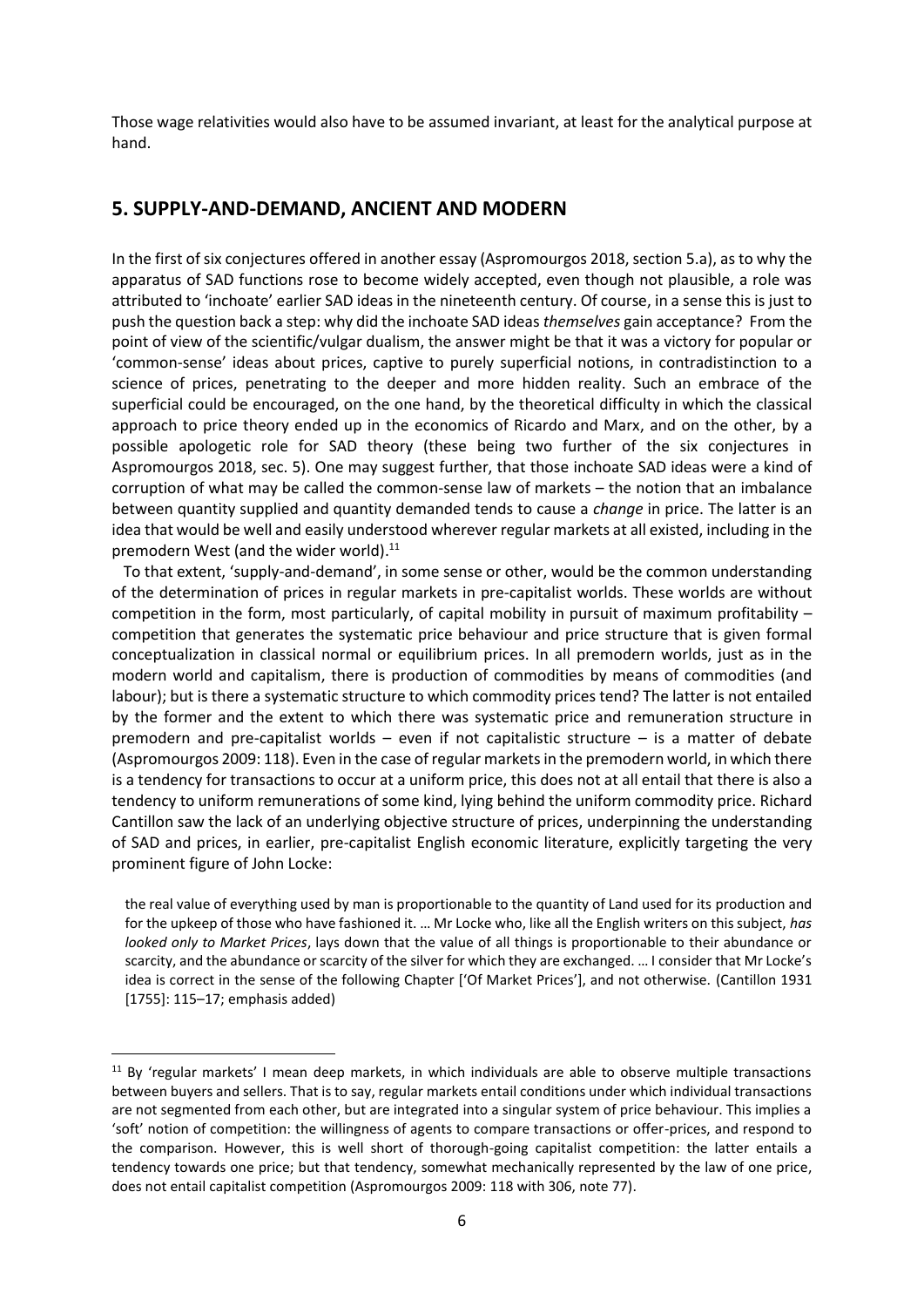Premodern Western thought on prices, costs and SAD is discussed at some length in Aspromourgos (2009: 101–31). Some of the significant conclusions that emerge from that discussion may be noted here. (Various attempts to read marginalism back into premodern economic literature are also rebutted there (pp. 119–25 in particular).) Some of the pre-capitalist economic literature that rather imprecisely appeals to SAD may be attempts to account for *levels* of market prices, rather than merely *changes* in market prices (in response to SAD imbalances); but in the absence of a treatment of cost, supply and supply variability, those attempts cannot arrive at any definite price magnitude. Nevertheless, in premodern societies it *is* possible for a notion of normal cost to be operative via customary determination of remunerations and other costs and prices. While reference to cost in relation to price in premodern literature is often rather vague or oblique, cost definitely enters into many versions of the medieval 'just price' and accounts of actual prices. Ethical and communitarian norms also evidently played a role in some premodern cost- and price-setting (notions of just remunerations as well as just commodity prices, in tradition-based societies and hierarchies). A fundamental and thoroughgoing role for competitive forces in market processes in general – involving a *system* of markets, integrated via the mobility of capital and labour – only first arises in economic literature in the eighteenth century.

 It may be added, in relation to the demand side, that applying some kind of reductionism to usevalue – reducing use-value to some form of homogeneity – would be no astonishing or profound intellectual step really, even if it contradicts a venerable tradition of use-value conceived of as heterogeneous and objective, from Aristotle to Smith and Marx (for Aristotle and Smith, see Aspromourgos 2009: 115–25; Marx 1970: **opening, Ch. I, 'The Commodity'**; 1967: vol. 1, 35–6). Even if one were confident that such a reductionist notion could be found in (or inferred from) some premodern economic literature or other, prior to the advent of the apparatus of SAD functions and marginalism, this would not be of great intellectual significance. Having so conceived of use-value as homogeneous, but without a theory of production, cost and supply, it would be no great breakthrough to then conclude, that quantities of commodities available for supply in *given* quantities will only be demanded by individuals up to the limit of a price reflecting use-value so estimated by them in pecuniary terms. It does no more than add to the Smith (1976 [1776]: 77–8, 172–5, 234–5) and Ricardo (1951 [1817]: 12) treatment of price determination for commodities with more or less inflexible supplies, a trivial gloss of explanation of the demand side, by recourse to 'use-value' or 'utility' treated reductively.

 A common-sense SAD understanding of commodity price determination – an understanding that is quite valid at one level – could prevail both in premodern and later times, wherever regular markets existed (whether or not that understanding referred merely to price movements or also to price magnitudes). On the other hand, it is virtually true by definition that science goes beyond the common-sense understanding of ordinary perception. What would be the point – the 'value-add', to use an economic metaphor – of an economic science that merely serves to confirm what common sense already knows, or is supposed to know? As Marx (1967: vol. 3, 817) himself comments, 'all science would be superfluous if the outward appearance and the essence of things directly coincided'. Science is only really doing its job when it uncovers principles or processes which are not evident to mere common-sense perception. And the appearances are not necessarily wrong; they may be just superficial.<sup>12</sup> Hence, in relation to classical price theory, the idea that prices are determined by SAD is not so much wrong, as rather, not the whole truth, and missing the more fundamental truth. In the classical framework SAD are the *proximate* causes of prices, with supply adaptation to demand ultimately leading, via competition, to prices being regulated by the profit-maximizing technique of production plus a given distributive variable. But the purely formal distinction between proximate or surface determinants of phenomena and the deeper causes at work does not by itself decide the

**.** 

<sup>12</sup> Nevertheless, they *can* be both superficial and misleading. From the standpoint of the individual firm or industry, the notion of prices as not merely resulting from, but also *explained by*, unit cost plus a profit rate on capital (or a profit mark-up on cost), can appear compellingly plausible; whereas at the system level it becomes evident that costs depend upon prices as well as prices depending upon costs (Steedman 1992).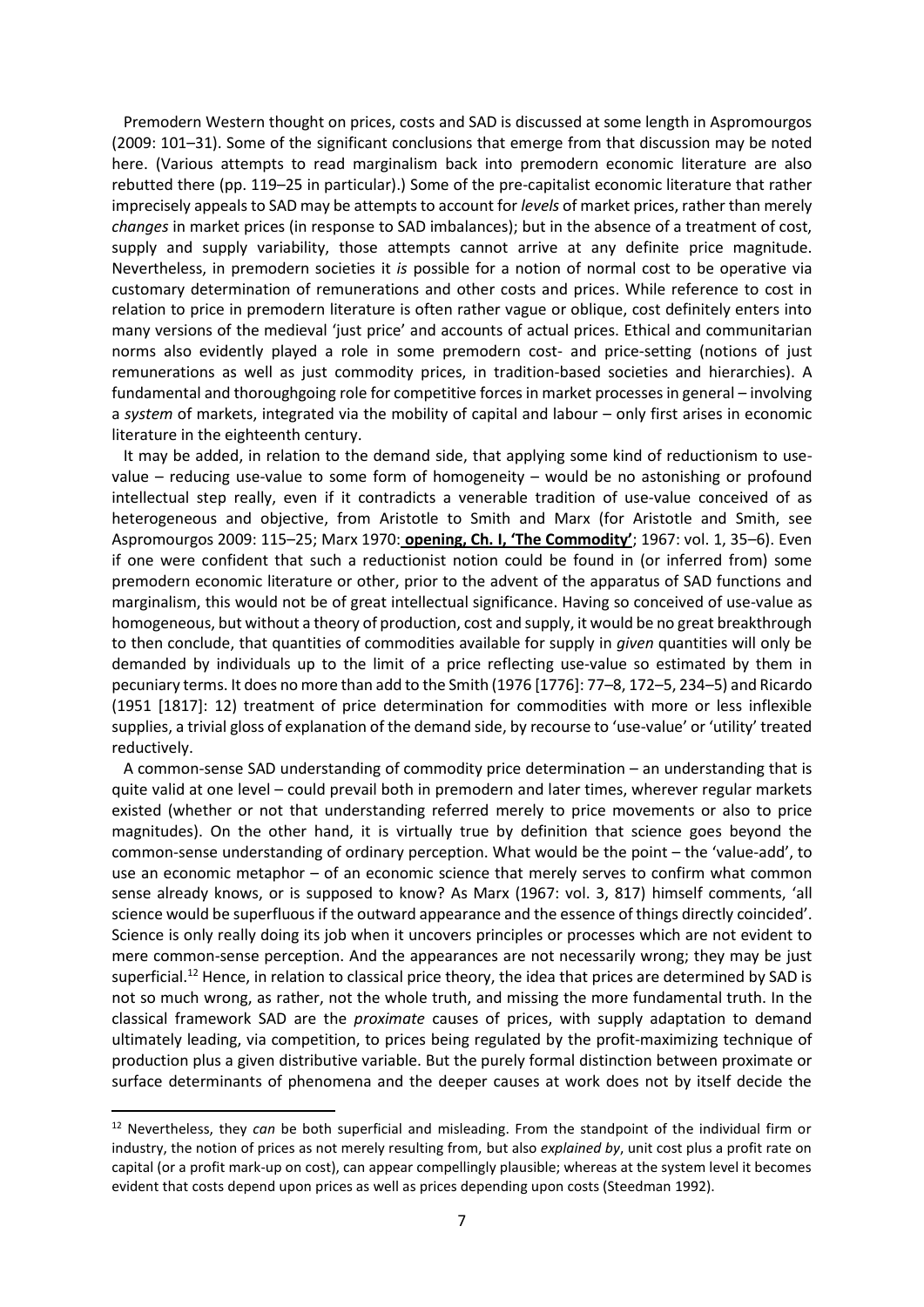substantive question of classical versus marginalist theory. Within the marginalist framework SAD are also understood to be regulated by deeper forces: utility and profit maximization with given preferences, resource endowments and available technology.

# **6. THE CLASSICISM/MARGINALISM DICHOTOMY**

While Marx's notion of vulgar economy might legitimately be applied to SAD in some premodern as well as subsequent economic literature, his two dualisms evidently cannot be imputed to a classical/marginalist divide, except perhaps *by inference*. This is so, if only for the banal reason that Marx was not in a position to perceive the advent of marginalism in any significant sense. O'Donnell (1990: 5, 142–3, 166–70) supports the view that Marx's classical/vulgar dichotomy is not equivalent to the distinction between classical and marginalist theory, and also argues that it is 'related, but not identical' (p. 143) to his esoteric/exoteric dichotomy. The former non-equivalence further entails that Marx's notion of a dualism in Smith is significantly different from Dobb's two-traditions dualism whether or not Dobb's dualism was inspired by Marx on Smith or by Marx's wider scientific/vulgar dichotomy. (Dobb makes no appeal to Marx on the matter.) O'Donnell's perception of a difference between the classical/vulgar and esoteric/exoteric dichotomies seems a distinction with in fact little difference: there is a clear alignment between the two dichotomies in terms of reality versus appearance, and so on. The one qualification to this is that description and analysis of the surface appearances of economic life are only 'vulgar' when inquiry is *limited* to the mere surface – which is clearly not true (in Marx's view) of Smith's political economy as a whole (O'Donnell 1990: 169).

 How, in turn, does Sraffa's dualism compare or relate to the Marx and Dobb dualisms? An answer is assisted by reference to Fratini (2018b), which provides more detail on Sraffa's conception of the development of cost doctrines, from the beginnings of classical economics through to marginalism. Some quotations there from the Sraffa manuscripts are illuminating (with Sraffa quotations in single inverted commas):

Petty and the Physiocrats 'had the right notion of cost as "the loaf of bread"'[in the sense of necessary labour consumption]. (823)

'Smith & Ricardo, & Marx … began to corrupt the old idea of cost – from food to labour'. (832)

'It is a purely mystical conception that attributes to human labour a special gift of determining value.' (826)

'there are in A. Smith's doctrine two distinct ways of representing cost of production: as amount of labour, of a "toil and trouble" required for producing a commodity, or as a stock of material goods, which are used mainly for supporting that labour. … A. Smith … could for many purposes treat the two quantities as equivalent.' (824n)

Marshall's reference to Smith concerning the idea of cost in terms of efforts and sacrifices [i.e., subjective inducements] was deemed by Sraffa as a 'futile and misguided' attempt 'to bridge over the cleavage [from classicism to marginalism] and establish a continuity in the tradition'. (827)<sup>13</sup>

 Sraffa's dichotomy is not identical to Marx's scientific/vulgar dualism, not least, because Sraffa had a further fifty and more years of economics to consider; but the two sets of conceptions do not contradict each other (they can both be embraced, without inconsistency). And Marx's dualism is obviously *informing* Sraffa's thinking and language. Sraffa's comments on Smith also rather conclusively point to Dobb's dualism having been at least partly inspired by Sraffa (with whom Dobb had a rather close relationship), although one may suggest that Dobb drained the interpretation of

**.** 

<sup>&</sup>lt;sup>13</sup> In private correspondence, Saverio Fratini also drew my attention to the following Sraffa unpublished remarks on Smith. Alluding to a comment on Ricardo by William Stanley Jevons: 'It is A. Smith that shunted the car on the wrong track' (Sraffa Papers, Trinity College, D3/12/11: 66). And this statement, the latter part of which is evidently intended ironically: 'A. Smith had strong "vulgar" tendencies: he can truly be said to be the "founder of modern economics"!' (D3/12/4: 10).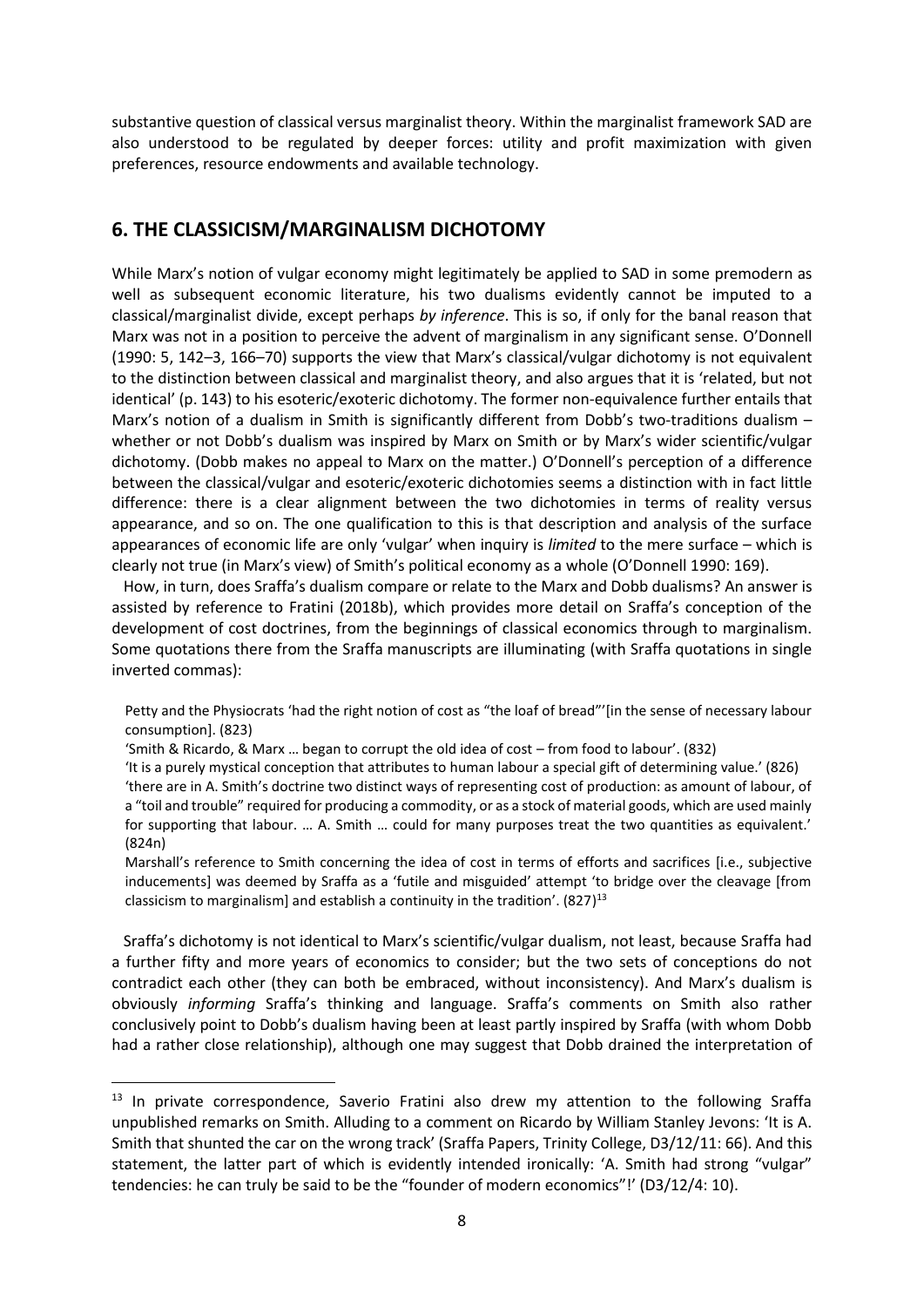Sraffa's nuance (and irony). To be sure, Smith's 'toil and trouble' formula could be used to impute a distinguished pedigree to the subjective theory of value, but Sraffa regarded it as a *mis*use in relation to the substance of Smith's political economy. Notwithstanding such later marginalist Whig history, toil and trouble play no role in Smith's actual theory of normal or equilibrium prices. Nor does his treatment of wage differentials for heterogeneous labour open a role for subjectivism along marginalist lines (Aspromourgos 2011: 357). Sraffa's cost dualism is also much better focussed, analytically, than Dobb's dichotomy.

 The question of the relation between Marx's dualism and the classical/marginalist divide is complicated, however, by the two distinct dimensions he gives to the vulgar: superficial economics and apologetic economics. While Marx was not in a position to perceive the advent of marginalism, let alone a marginalist 'tradition', when he characterizes Senior's 'abstinence' justification for profits as 'vulgar economy' (Marx 1967: vol. 1, 596–7), this has enough kinship with the marginal productivity theory of functional distribution for one to infer that Marx would so regard also the latter. And that doctrine is the fundamental cornerstone of the marginalist theory, since it is the essential basis for rising supply-price in commodity markets and for the supply-side theory of aggregate activity levels. In Marx's indictment of Senior, the emphasis of course is on the apologetic or ideological dimension of the vulgar economy notion. One may further suggest that the dimension of vulgar economics as ideological smokescreen will always be relevant in a discipline as attractive for, and vulnerable to, ideological capture as is economics (Aspromourgos 2009: 255–6).

 But would Marx regard marginalism as superficial or popular economics as well – and if so, would he be correct? Let us not pretend to know what Marx's view on this would have been, if he'd lived, say, an additional fifty years or more. The extensive nineteenth-century attempts at SAD theories of prices (including the German 'use-value school'), in contradistinction to the classical objective approach to price theory, can be regarded as a victory for vulgar-superficial economics in the sense of Marx (whether or not they also played an apologetic role). But the marginalist theory of commodity prices, with its SAD functions and intrinsic interdependence with the marginal productivity theory of functional distribution is not an economics of superficial mere appearances – and is certainly and obviously not a form of 'common sense' (ill-informed or otherwise). This only serves to confirm that intellectual elaborateness and complexity are not at all a sign or guarantee of truth-value. There are premodern systems of thought that were elaborate and complex intellectual edifices, but also false or nonsense. Nor is intellectual (especially mathematical) beauty at all evidence of truth, particularly in disciplines lacking compellingly evident empirical test; there are beautiful lies. Hence the considered judgement on general equilibrium theory as an elaborate theorization of an intrinsically imaginary world, which could not serve even as an *ideal type* for actually existing economies (Petri 2016, esp. pp. 60–67; Fratini 2018a).

 Nevertheless, Marx's scientific/vulgar-superficial dichotomy also seemsstill a valid and useful notion for contemporary economic discourse, including academic economics. After all, as indicated earlier (section 2), the notion of science as understanding that penetrates beneath the surface phenomena of mere appearances is a very longstanding one in Western thought. And even if marginalist theory cannot be conceived of as vulgar-superficial, there are parts of contemporary economics which probably should be so regarded; e.g., many applications of rational choice cost-benefit calculus to social life, generating a rather trivial psychology ('freakonomics' is the most salient example). In any case, whether or not it is accepted that there are vulgar-superficial elements in contemporary academic economics, this judgement cannot be made of it in its *entirety* (nor can it be said to be entirely ideological mystification). If, from Marx's standpoint, classical political economy can retain the status of a scientific project, even though having a vulgar dimension (superficial and apologetic), then contemporary mainstream economics can be acknowledged to have legitimate scientific content as well. The repudiation of the marginal productivity theory of distribution (and thereby also, the associated supply-side theory of activity levels) does not entail repudiating the entirety of what is happening in contemporary economics. And there is a difference between characterizing something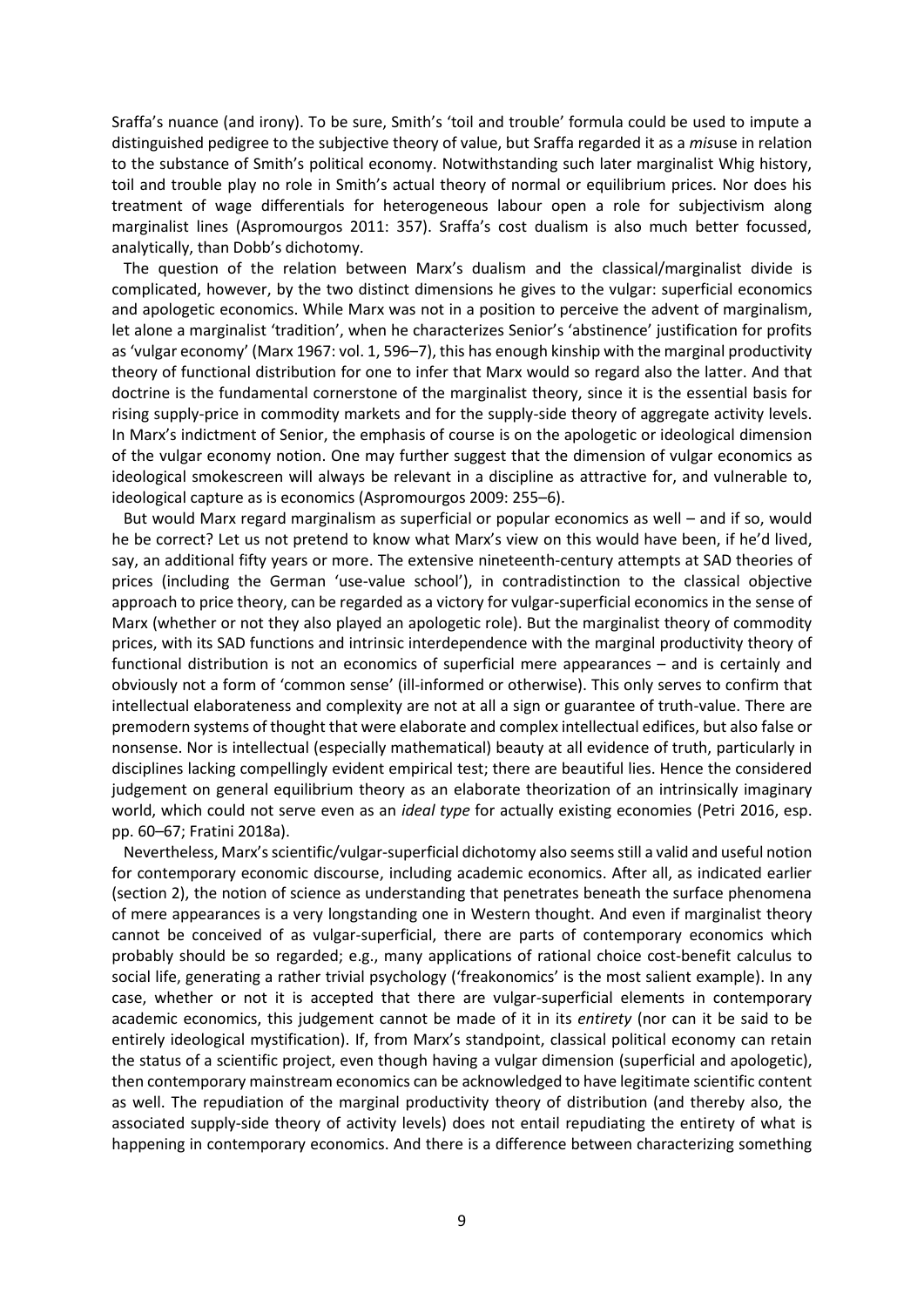as non-science and as bad science – in the latter case, like some of those premodern systems referred to earlier.

 One may finally here comment a little further on how the theory of economic activity levels and growth relates to these dualisms. The issue is, in fact, only possibly relevant to the dichotomy between the *reconstructed* classical approach from Sraffa forward, and marginalism – since there is no theory of activity levels to be found in premodern economics, vulgar political economy or classical political economy. There *is* a dichotomy in the literature of aggregate activity levels, between the supply-side approach of marginalism and John Maynard Keynes's demand-side approach; and as is well-known, the dominant view among those advancing the classical approach to distribution and prices since the 1960s has been to combine it with a demand-side approach to activity levels and growth.<sup>14</sup> A key difference here is that in the marginalist framework price determination is *intrinsically* connected with a supply-side theory of activity levels, since a market-clearing condition with respect to the factors of production is simultaneous with the determination of commodity prices and aggregate activity levels. Here, the idea that competition, via wage and price flexibility, can bring about zero involuntary unemployment is capable of fulfilling an ideological function as well.<sup>15</sup> On the other hand, the classical approach to distribution and prices does not foreclose the determination of activity levels and so, is compatible with a Keynesian demand-side approach to aggregate activity and growth. This is a further strength.

#### **7. CONCLUSION**

**.** 

To the extent that marginalism became the overwhelmingly dominant belief system in academic economics, one could almost say that there turned out to be just *one* tradition – albeit subject to some minority contest from Sraffian, Keynesian and other perspectives. Why has not the genuine scientific economics prevailed? In light of the foregoing, one would have recourse to two sets of factors for explanation. On the one hand it can be attributed to ideological obstacles to sound science, a problem primarily of the social sciences, and of economics in particular. On the other hand, there are the inherent intellectual difficulties of social science in general and economic science in particular (on both sets of factors, see Aspromourgos 2009: 255–71). With or without a layer of ideological obfuscation to overcome, the coherent reconstruction of the classical approach required a remarkable intellectual effort.

 In social science in general and economics in particular, the in-principle *singularity* of science – reflecting the singularity of truth – might have to acquiesce to the divisions and conflicts in human society being inevitably transported into the scientific endeavour. Pluralism would then appear as a kind of second-best solution to that problem. Perhaps in an ideologically sensitive and vulnerable discipline a genuinely scientific view has very great difficulty prevailing, to the point of becoming the majority view. But to the extent that there are two approaches to the theory of prices, classical and marginalist, these should not be understood as incommensurable 'paradigms' or 'visions'. The nonsubstitution theorem is a very tangible expression of their commensurability, pointing to the theory of functional distribution as the pivot upon which disagreement between the two approaches turns. In the end, if economics is to be a science, it will be singular. And the idea of cumulative scientific progress should be defended, even if, in economics, it occurs in fits and starts.

<sup>&</sup>lt;sup>14</sup> Following the lead of Garegnani (1978–79), which was written much earlier, with a version available in Italian (Garegnani 1964–65), in turn derivative from the theoretical part of Garegnani (1962). See the note by the author in Eatwell and Milgate (1983: 21n).

 $15$  The wages fund doctrine is its precursor in this ideological role. Related to this, it was mentioned earlier (note 1) that SAD applied to explaining distribution has a much shorter history than SAD applied to commodities. This points to the former being more a creature of ideological imperatives with the rise of capitalism.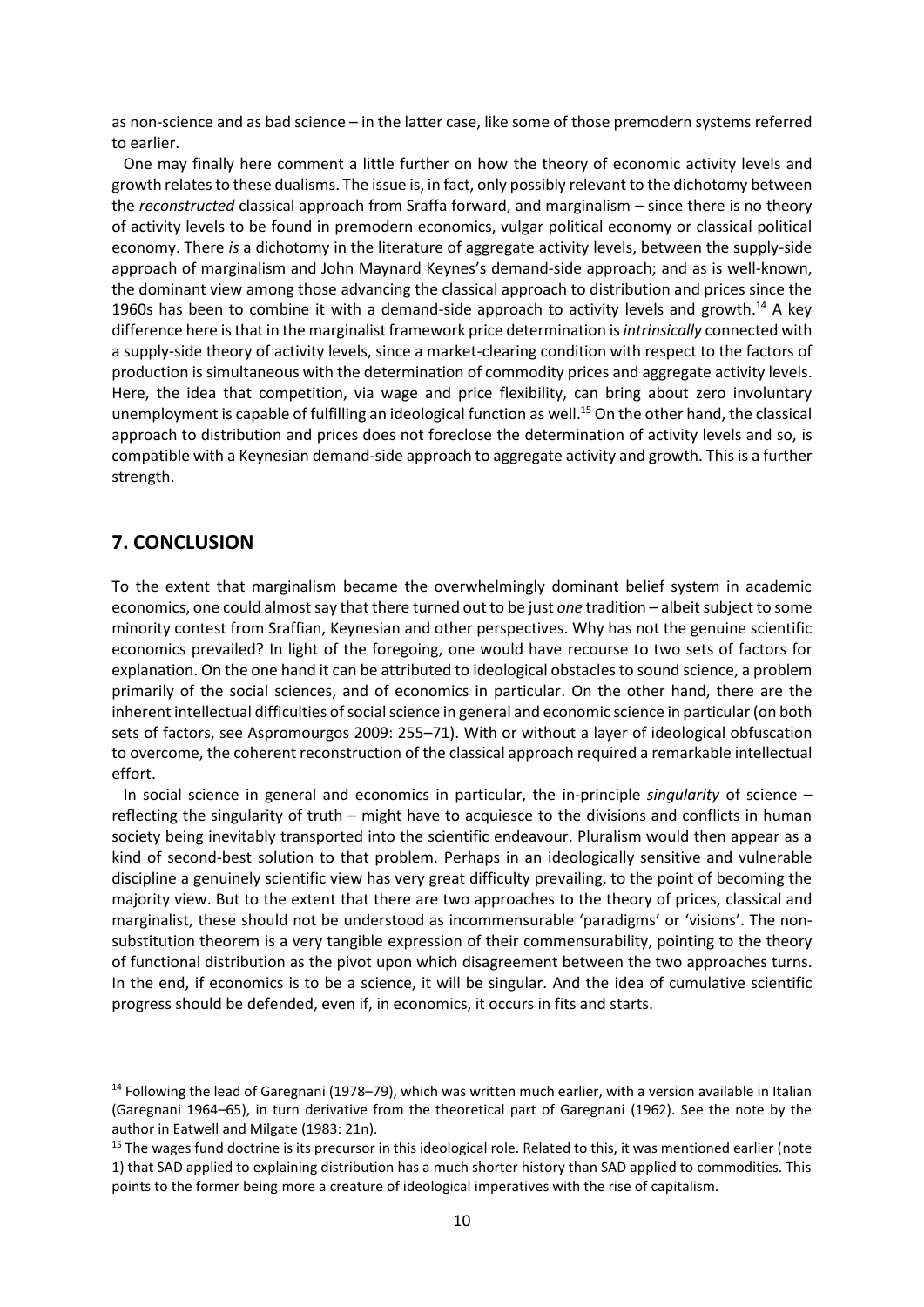#### **REFERENCES**

- Asimakopulos, A. (1990) 'Keynes and Sraffa: Visions and Perspectives', in K. Bharadwaj and B. Schefold (eds) *Essays on Piero Sraffa: Critical Perspectives on the Revival of Classical Theory*, London: Unwin Hyman, 331–45.
- Aspromourgos, T. (2009) *The Science of Wealth: Adam Smith and the Framing of Political Economy*, London: Routledge.
- (2011) 'Author's Response to Review by Jeffrey T. Young', *Adam Smith Review*, vol. 6, London: Routledge, 352–8.
- (2018) 'What is Supply-and-Demand? Rationalizing the Marshallian Cross, 1838–1890', *22nd European Society for the History of Economic Thought Conference*, Madrid, 7–9 June.
- [Cantillon, R.] (1755) *Essai sur la Nature du Commerce en Général. Traduit de l'Anglois*, London; repr. in H. Higgs (1931) *Essai sur la Nature du Commerce en Général by Richard Cantillon: Edited with an English Translation and Other Material*, London: Frank Cass.
- Cotterill, C.F. (1831) *An Examination of the Doctrines of Value, as Set Forth by Adam Smith, Ricardo, McCulloch, Mill, the Author of 'A Critical Dissertation', &c. Torrens, Malthus, Say, &c. &c. Being a Reply to Those Distinguished Authors*, London: Simkin and Marshall.
- Dobb, M. (1973) *Theories of Value and Distribution Since Adam Smith: Ideology and Economic Theory*, Cambridge: Cambridge University Press.
- (1975) 'Ricardo and Adam Smith', in A.S. Skinner and T. Wilson (eds) *Essays on Adam Smith*, Oxford: Clarendon, 324–35.
- Eatwell, J. and M. Milgate (eds) (1983) *Keynes's Economics and the Theory of Value and Distribution*, London: Duckworth.
- Fratini, S.M. (2018a) 'On the Second Stage of the Cambridge Capital Controversy', *Centro Sraffa Working Papers* no. 30, Rome: Roma Tre University.
- (2018b) 'Sraffa on the Degeneration of the Notion of Cost', *Cambridge Journal of Economics* 42 (3): 817–36.
- Garegnani, P. (1962) *Il Problema della Domanda Effettiva nello Sviluppo Economico Italiano*, Rome: Associazione per lo Sviluppo dell'industria nel Mezzogiorno (SVIMEZ).
- (1964–65) 'Note su Consumi, Investimenti e Domanda Effettiva', *Economia Internazionale* 17 (4): 591–631 and 18 (4): 575–617.
- (1978–79) 'Notes on Consumption, Investment and Effective Demand', *Cambridge Journal of Economics* 2 (4): 335–53 and 3 (1): 63–82.
- (1984) 'Value and Distribution in the Classical Economists and Marx', *Oxford Economic Papers* 36 (2): 291– 325.
- (1987) 'Surplus Approach to Value and Distribution', in J. Eatwell, M. Milgate and P. Newman (eds) *The New Palgrave: a Dictionary of Economics*, vol. 4, London: Macmillan, 560–74.
- Groenewegen, P.D. (1987) 'Marx's Conception of Classical Political Economy: an Evaluation', *Political Economy: Studies in the Surplus Approach* 3 (1): 19–35; reprinted in Groenewegen (2003), *Classics and Moderns in Economics: Essays on Nineteenth- and Twentieth-Century Economic Thought*, vol. 1, London: Routledge, 97– 112.
- Kurz, H.D. (2006) 'The Agents of Production are the Commodities Themselves: on the Classical Theory of Production, Distribution and Value', *Structural Change and Economic Dynamics* 17 (1): 1–26; repr. in H.D. Kurz and N. Salvadori (eds) (2007) *Interpreting Classical Economics: Studies in Long-Period Analysis*, London: Routledge, 131–58.
- Kurz, H.D. and N. Salvadori (2004) '"Man from the Moon": on Sraffa's Objectivism', *Économies et Sociétés: Histoire de la Pensée Économique*, no. 35: 1545–57; repr. in H.D. Kurz and N. Salvadori (eds) (2007) *Interpreting Classical Economics: Studies in Long-Period Analysis*, London: Routledge, 120–30.
- (2005) 'Representing the Production and Circulation of Commodities in Material Terms: on Sraffa's Objectivism', *Review of Political Economy* 17 (3): 413–41; repr. in H.D. Kurz, L.L. Pasinetti and N. Salvadori (eds) (2008) *Piero Sraffa: the Man and the Scholar*, London: Routledge, 249–77.
- Malthus, T.R. (1820) *Principles of Political Economy Considered With a View to Their Practical Application*, London: John Murray.
- Marx, K. (1963–1971) *Theories of Surplus-Value*, 3 parts, Moscow: Progress Publishers.
- (1967) *Capital: a Critique of Political Economy*, 3 vols (ed. F. Engels), New York: International Publishers (1st German eds 1867, 1885, 1894).
- (1970) *A Contribution to the Critique of Political Economy*, Moscow: Progress Publishers (transl. S.W. Ryazanskaya; 1st German edn 1859).
- O'Donnell, R. (1990) *Adam Smith's Theory of Value and Distribution: a Reappraisal*, New York: St Martin's Press.